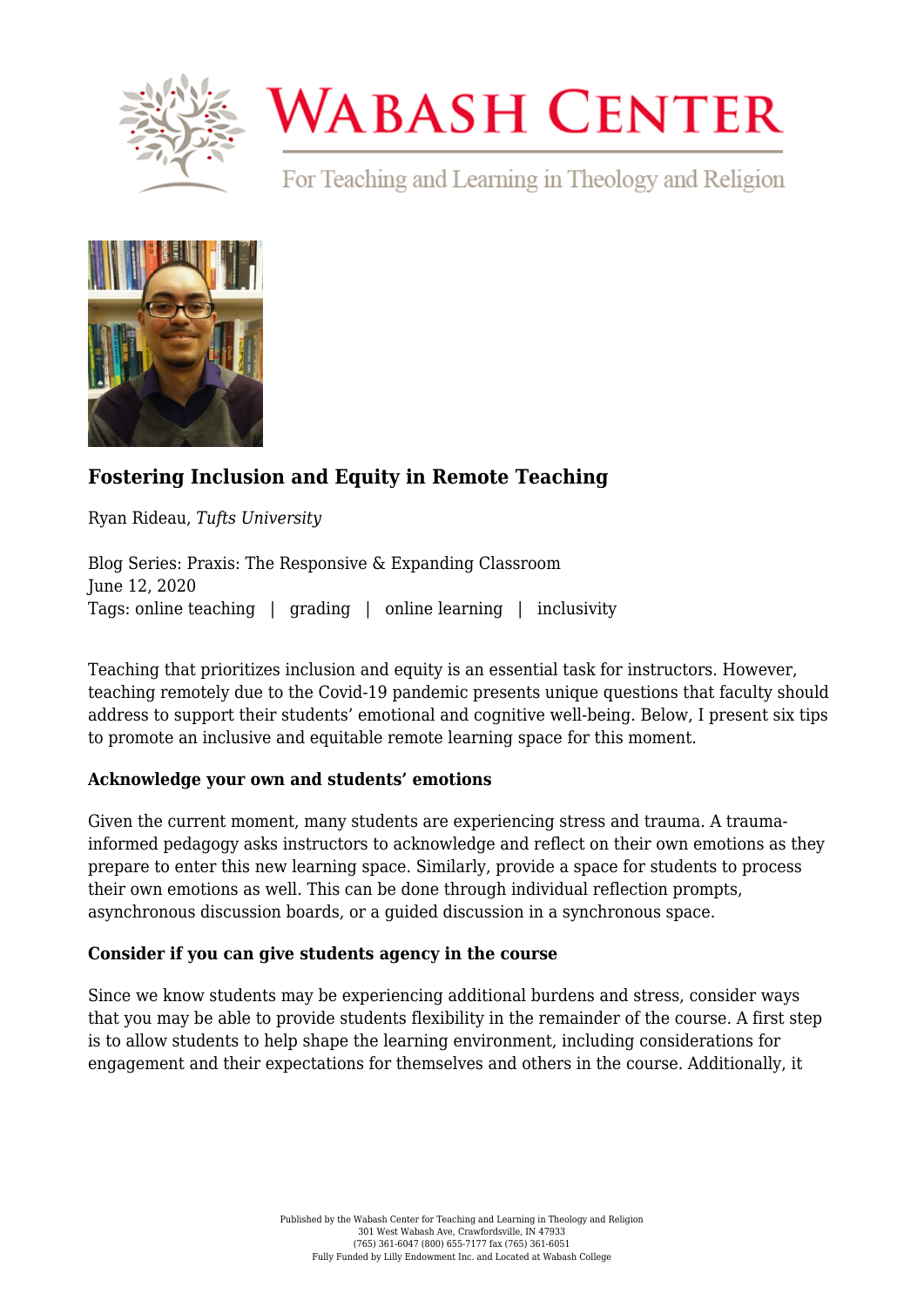may be beneficial to give students choice in the types of assignments or tasks remaining in the course. Giving students some agency will allow them to feel some sense of control in a time of great uncertainty.

# **Understand students' unequal access to technology in determining how to run your course**

A recent post from [PhysPort,](https://www.physport.org/recommendations/Entry.cfm?ID=119906#JXggBe21) a blog about teaching in physics provides considerations for what faculty should consider when thinking about students ability to access the course:

Recognize that not all your students will be able to attend synchronous online classes due to internet access, connectivity, scheduling, health, and family situations. Some platforms allow participants to call in via phone, which allow them to hear and participate in audio conversations, but not see slides, screenshare, or video. Find ways for students who can't connect in real time to still participate (e.g. by making recordings available after class), or consider not running synchronous classes at all: asynchronous learning can be much more equitable for students with different levels of access, health and privilege. These are also good things to keep in mind when you are teaching in-person classes.

#### **Consider available grading options**

This may be difficult for some faculty in professional schools and in some undergraduate programs, but I encourage instructors to be open to new ideas for grading. For example, some have suggested that you tell students that they cannot receive a grade lower than what they currently have in the class. Such an approach will help deescalate student stress levels and acknowledge that not all students will have equal opportunities or access to complete the rest of the work for the course.

#### **Ensure your materials and technology are accessible**

As you integrate new ways to engage students and access materials for your course, ensure that these new platforms and methods are accessible. You should consider how students who use assistive technologies can engage the course as well as best ways to students with accommodations.

#### **Do what you can to promote your own self-care**

We recognize that this is a difficult time for you as instructors as well. For some, this new reality may mean balancing professional and personal responsibilities in unique ways. For others, this can heighten feelings of loneliness and isolation. Regardless, of your situation, it is important to do what you need to do to take care of yourself. It is though caring for our own well-being that we can best support our students.

These six steps are only a beginning for how to foster inclusion and equity in your remote course. I recognize that this moment presents many challenges. I also recognize that others